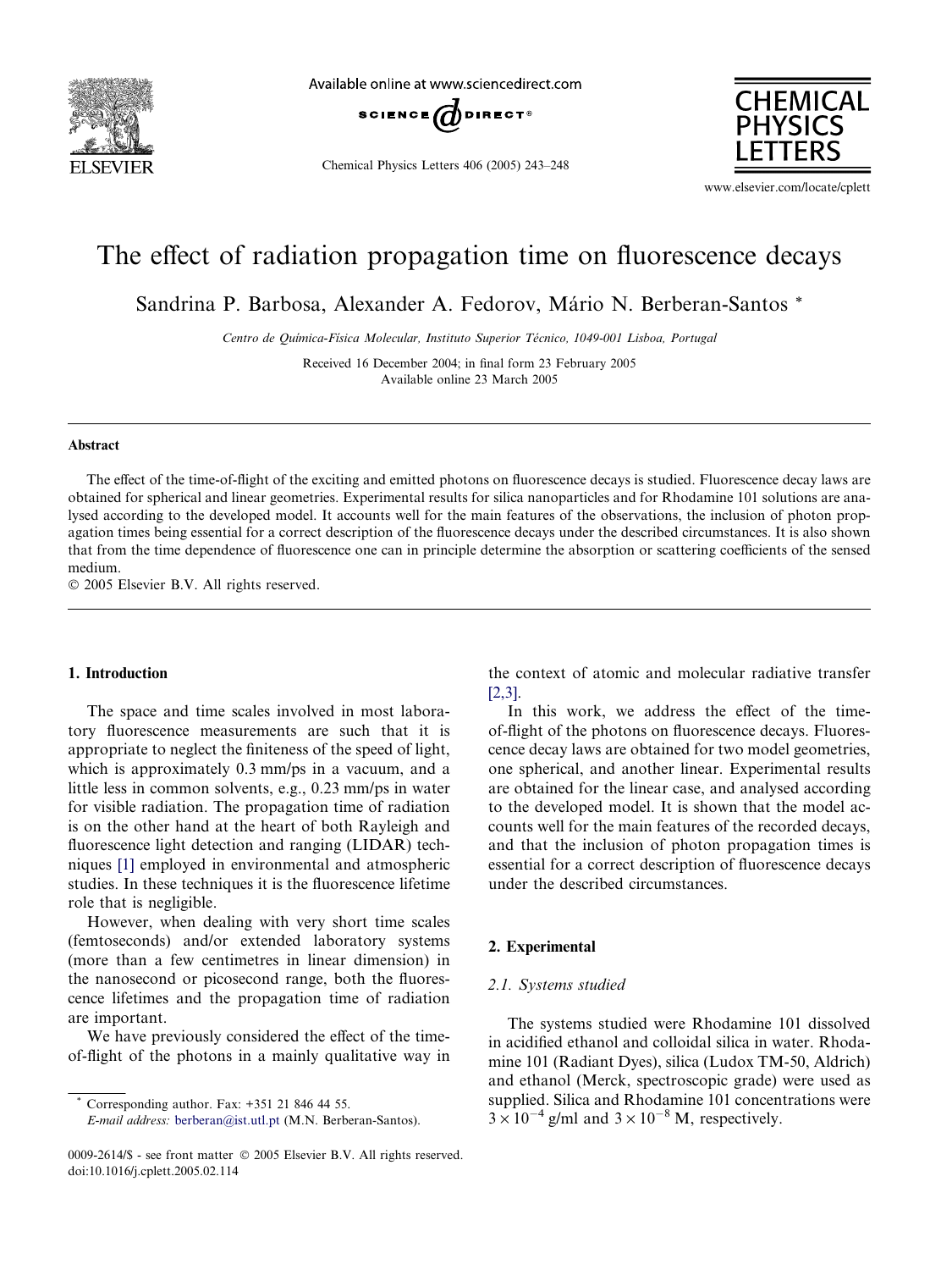## <span id="page-1-0"></span>2.2. Fluorescence measurements

A glass cylindrical tube with a quartz wall, with an inner radius of 1.8 and 120 cm length was filled with the solutions. The excitation and detection geometry is shown in Fig. 1. The excitation beam, initially at a right angle with the tube, is redirected into the tube, along its axis, by means of a small mirror, located 3 cm away from the tube wall. The fluorescence emission is collected with a large lens, placed along the cylinder axis and 10 cm away from the tube end.

Time resolved picosecond fluorescence measurements were performed using the single-photon timing method with laser excitation. The set-up consisted of a mode-locked Coherent Innova 400-10 argon-ion laser that synchronously pumped a cavity dumped Coherent 701-2 dye (Rhodamine 6G or DCM) laser, delivering fundamental or frequency-doubled 5 ps pulses at a repetition rate of 3.4 MHz, or alternatively, of a Spectra-Physics Millenia Xs  $Nd:YVO<sub>4</sub> diode pumped laser$ , pumping a pulse picked Spectra-Physics Tsunami titanium-sapphire laser, delivering 100 fs frequencydoubled pulses at a repetition rate of 4 MHz. Intensity decay measurements were made by alternate collection of impulse and decay, with the emission polarizer set at the magic angle position. Impulse was recorded slightly away from excitation wavelength with a scattering suspension (1 cm cell). For the decays, a cut-off filter was used, effectively removing all excitation light. Rhodamine 101 solutions were excited at either 320 or 575 nm and silica suspensions at 415 nm. The emission signal passed through a depolarizer, a Jobin-Yvon HR320 monochromator with a grating of 100 lines/ nm, and was recorded on a Hammamatsu 2809U-01 microchannel plate photomultiplier as a detector. A time scale of 16.8 ps/channel was used for the silica sample and 30.6 ps/channel for the Rhodamine 101 samples. The instrument response function had an effective FWHM of 35 ps.

# 3. Model geometries

# 3.1. Spherical medium, with isotropic excitation source and detector in the centre

Consider a sphere of radius  $R_s$ , enclosing a smaller and concentric sphere of radius  $r_0$ , Fig. 1a. Between these spherical surfaces is contained an absorbing and fluorescent medium with refractive index *n* (real part of the complex refractive index), assumed to be frequency-independent in the range of interest. Excitation radiation is isotropically emitted from the walls of the smaller sphere that also acts as detector of the medium fluorescence.

For delta excitation, and assuming at first that light attenuation by absorption is negligible (dilute solution), the fluorescence emitted at a point located at a distance r from the centre is given by

$$
i(r,t) = \frac{1}{4\pi r^2} \rho(t - r/v),
$$
\n(1)

where  $v$  is the speed of light in the medium and

$$
\rho(t) = \exp(-t/\tau) \tag{2}
$$



Fig. 1. (a) Spherical geometry model. Exciting radiation is emitted from the surface of the inner sphere (radius  $r_0$ ) and fluorescence is detected at the same surface. (b) Linear geometry model, with excitation and detection at the same side.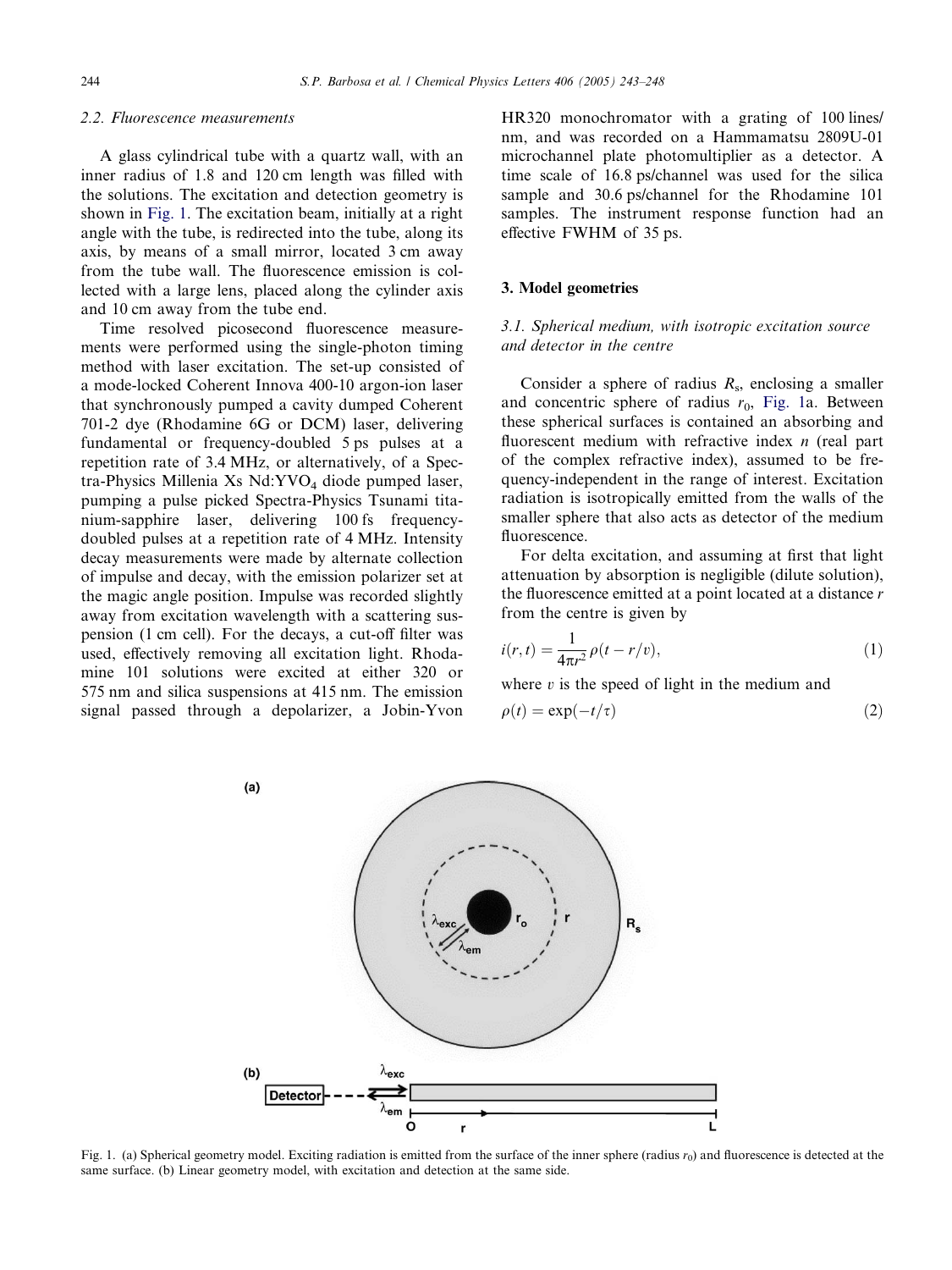<span id="page-2-0"></span>and  $\tau$  is the fluorescence lifetime. The fluorescence reaching the detector results from a sum of contributions from all layers. The emission from each layer that reaches the centre is  $\rho(t - 2r/v)/(4\pi r^2)$ , and therefore the total fluorescence reaching the detector is

$$
I(t) = \int_{r_0}^{R(t)} \frac{1}{4\pi r^2} \rho \left( t - \frac{2r}{v} \right) dr,
$$
 (3)

where  $R(t)$  is given by

$$
R(t) = \begin{cases} r_0 + \frac{vt}{2} & \text{if } t < 2R_s/v, \\ R_s & \text{if } t \ge 2R_s/v. \end{cases}
$$
(4)

It is assumed that  $r_0 \ll R_s$ . Attenuation of the excitation intensity, owing to light absorption by the fluorophore, is now accounted for by inclusion of an exponential term in Eq.  $(3)$ ,

$$
I(t) = \int_{r_0}^{R(t)} \frac{\exp(-\beta r)}{4\pi r^2} \rho\left(t - \frac{2r}{v}\right) dr,\tag{5}
$$

where  $\beta$  is the absorption coefficient at the excitation wavelength. Using Eq. [\(2\)](#page-1-0), Eq. (3) can finally be rewritten as

$$
I(t) = \exp(-t/\tau) \int_{r_0}^{R(t)} \frac{\exp[(2/v\tau - \beta)r]}{4\pi r^2} dr
$$
 (6)

or

$$
I(t) = \exp(-t/\tau) \int_{r_0}^{R(t)} \frac{\exp(\gamma r)}{4\pi r^2} dr \tag{7}
$$

with  $\gamma = 2/v\tau - \beta$ . It is thus seen that the decay departs from an exponential only for times shorter than  $2R_s/v$ , and it is for this time scale that the propagation time has an effect on the decay shape.  $t_r = 2R_s/v$  is indeed a characteristic photon propagation time for the system, as it is the maximum round-trip time.

The fluorescence decay can be rewritten in terms of dimensionless parameters, and Eq. (7) becomes, apart from a multiplying factor,

$$
I(t) = \exp(-t/\tau)P(t),\tag{8}
$$

where the function  $P(t)$  is conveniently defined as

$$
P(t) = \int_0^{X(t)} \frac{\exp(\xi x)}{(x + x_0)^2} dx
$$
 (9)

and the new parameters are

$$
x_0 = r_0/R_s,\tag{10}
$$

$$
X(t) = \begin{cases} t/t_{\rm r} & \text{if } t < t_{\rm r}, \\ 1 & \text{if } t \geqslant t_{\rm r} \end{cases} \tag{11}
$$

and

$$
\xi = t_{\rm r}/\tau - \beta R_{\rm s}.\tag{12}
$$

The decay is thus controlled by the dimensionless parameters  $x_0$  and  $\xi$ .

# 3.2. Cylindrical medium, with linear excitation source and a point detector outside, away from the boundary

The model geometry considered in the preceding Section 3.1 is the simplest situation possible, but is not a common one. A more realistic case occurs when the detector is located outside the medium, usually at a considerable distance from the boundary. We shall now address the quasi-one-dimensional case depicted in [Fig. 1](#page-1-0)b, where excitation is linear (light beam originating from the boundary) and occurs along the symmetry axis.

For delta excitation, the fluorescence emitted at a point located at a distance  $r$  from the boundary is given by

$$
i(r,t) = \frac{\exp(-\beta r)}{4\pi(r+h)^2} \rho(t-r/v),\tag{13}
$$

where  $\rho(t)$  is given by Eq. [\(2\)](#page-1-0) and h is the distance from the boundary to the detector. If  $h$  is very large, one can neglect the dependence on  $r$  of the denominator in Eq. (13). The total fluorescence reaching the detector is therefore

$$
I(t) = \int_0^{R(t)} \exp(-\beta r) \rho \left( t - \frac{2r}{v} \right) dr \tag{14}
$$

where  $R(t)$  is given by

$$
R(t) = \begin{cases} vt/2 & \text{if } t < 2L/v, \\ L & \text{if } t \geq 2L/v \end{cases}
$$
 (15)

and the origin of times chosen to coincide with the excitation flash. The extra delay corresponding to the transit time of the photons outside the medium is not considered, as it is a constant common to all photons. Using Eq. [\(2\), Eq. \(14\)](#page-1-0) becomes, after renormalization,

$$
I(t) = \begin{cases} N\left(e^{-\frac{\beta rt}{2}} - e^{-\frac{t}{t}}\right) & \text{if } t < t_{\rm r}, \\ N\left[e^{(\frac{2}{\nu\tau}-\beta)L} - 1\right]e^{-\frac{t}{\tau}} & \text{if } t \geq t_{\rm r} \end{cases}
$$
(16)

with  $t_r = 2L/v$ , which is again the maximum round-trip time, and with a normalization coefficient

$$
N = \frac{1}{\left(\frac{2}{\beta v} - \tau\right)(1 - e^{-\beta L})}
$$
\n(17)

chosen so that  $\int_0^\infty I(t) dt = 1$ . One clearly has

$$
N = \begin{cases} v/(2L) & \text{if } \beta L \ll 1, \\ -1/\tau & \text{if } \beta L \gg 1, \end{cases}
$$
 (18)

hence the rise-time component in Eq. (16)  $(t < t_r)$  can display either the intrinsic lifetime of the fluorophore or an effective lifetime  $2/\beta v$ , whichever the smaller.

The effect of the absorption coefficient  $\beta$  at the excitation wavelength on the fluorescence decay is shown in [Fig. 2](#page-3-0) in terms of reduced parameters. For a small absorption coefficient ( $\beta v \tau \ll 1$ ), the initial rising phase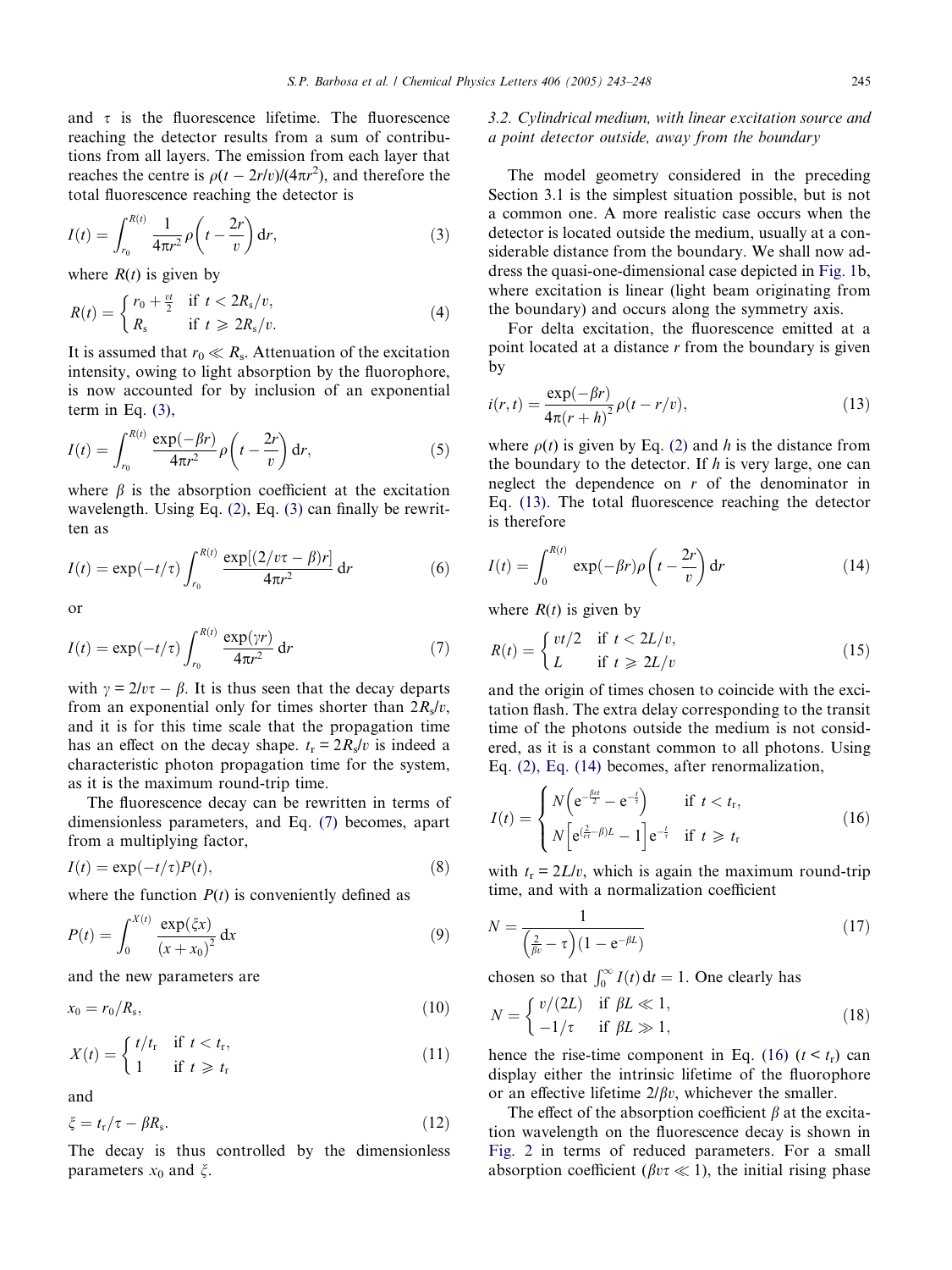<span id="page-3-0"></span>

Fig. 2. Time evolution of the fluorescence intensity according to Eq. [\(16\),](#page-2-0) with  $t_1/\tau = 2L/v\tau = 3$ . Curves vary with the dimensionless parameter  $\beta v\tau/2$ according to the arrow.  $\beta v\tau/2$  takes the values 0, 0.5, 1 and 2.

is clearly seen, with a rise-time  $\tau$ . A break occurs at  $t_r$ , and from then on, the decay is single exponential, again with lifetime  $\tau$ . As  $\beta$  increases, the break becomes less apparent, and the maximum of the decay occurs at times smaller than  $t_r$ . For a sufficiently large  $\beta$ , the decay is essentially single exponential from the very beginning, owing to the fact that only fluorophores located very near the boundary absorb light and can thus contribute significantly to the decay.

For short lifetimes it results from Eq. [\(16\)](#page-2-0) that a small rise period is followed by an exponential decay with lifetime  $2/\beta v$ , up to  $t_r$ , after which there is a very fast decay to zero. In the extreme cases of pure Mie or Rayleigh scattering (in the single scattering regime) the rise period is essentially nonexistent, but there is also an exponential decay up to  $t_r$ , and a most abrupt drop to zero afterwards. However, the effective lifetime is now  $1/\beta v$ . In fact, resonance radiation will be attenuated by scattering in both the ingoing and outgoing paths, unlike fluorescence, assumed to proceed unimpeded towards the detector.

## 4. Experimental decays

Experimental decays were recorded with the set-up described in Section 2, approaching the quasione-dimensional geometry treated in Section 3.2.

A dilute colloidal dispersion of silica nanoparticles (38 nm diameter, determined by dynamic light scattering) in water was first studied. The time dependence of the back scattered light is shown in Fig. 3. The first



Fig. 3. Time evolution of back scattered resonant light in response to excitation at 415 nm, for a suspension of silica nanoparticles arranged according to the set-up of [Fig. 1](#page-1-0). The dashed line corresponds to the initial time behaviour predicted by the model. The inset shows the single exponential fit.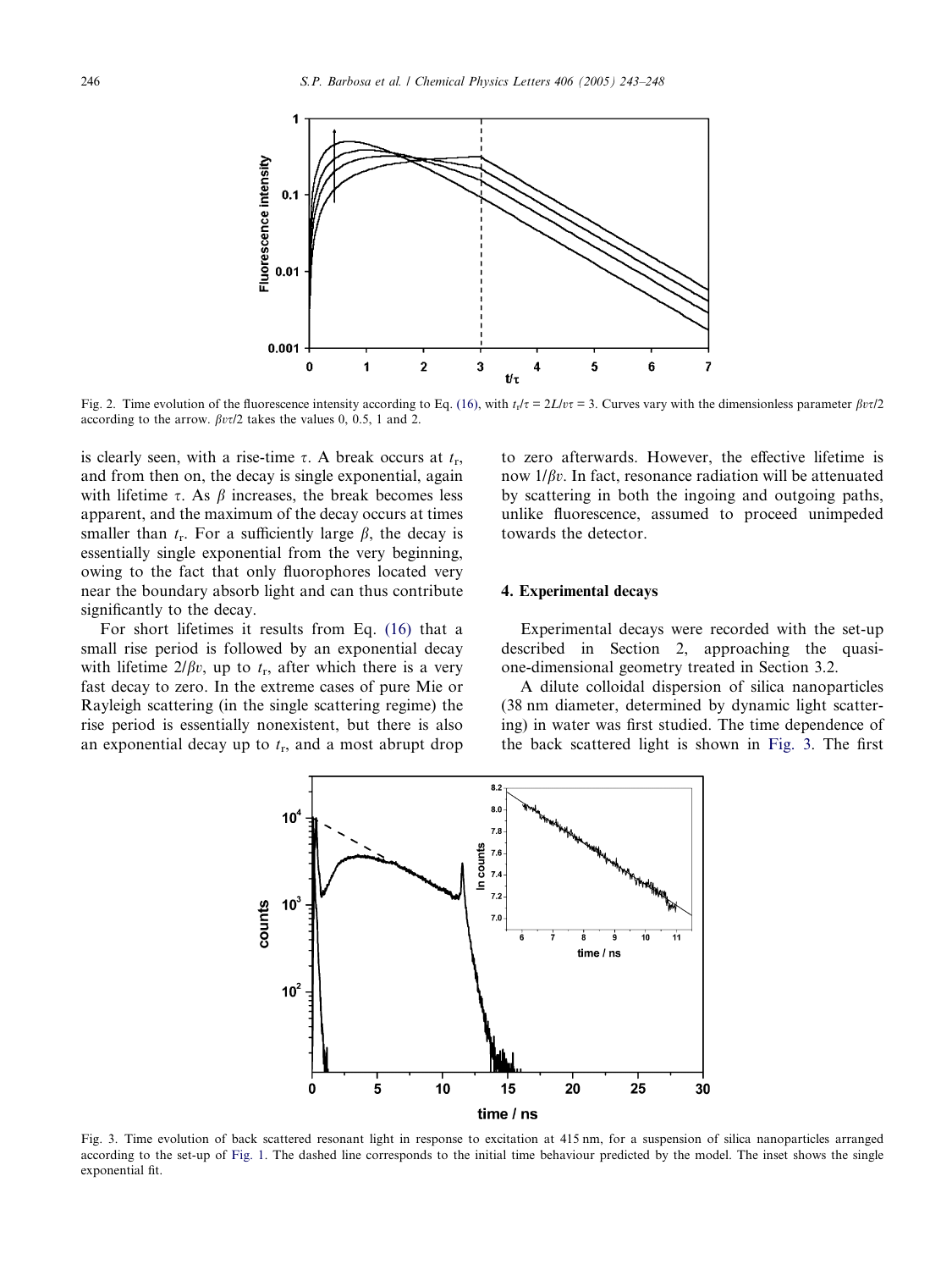<span id="page-4-0"></span>

Fig. 4. Time evolution of fluorescence at 610 nm in response to excitation at 320 nm, for a Rhodamine 101 solution in the set-up shown in [Fig. 1](#page-1-0)b. The inset shows the two-exponential fit.

maximum corresponds to the reflection of the laser light beam at the first wall, and the second maximum to the reflection of the laser light beam at the end wall of the tube. The second reflection occurs 11.2 ns after the first one. From this delay and a refractive index of 1.33, an effective tube length of 126 cm follows, in good agreement with the known linear dimension. The signal profile between the two reflections is clearly exponential after 6 ns. According to the model developed in 3.2, the respective time constant is  $1/\beta v$ . The measured value is 5.3 ns, corresponding to an extinction coefficient of  $8.4 \times 10^{-3}$  cm<sup>-1</sup>. This is in good agreement with the value directly measured by static light scattering

 $(7.3 \times 10^{-3} \text{ cm}^{-1})$  that leads to a time constant of 5.9 ns. An abrupt drop of the signal after the second reflection is also observed in [Fig. 3,](#page-3-0) as predicted. The experimental curve is not single exponential for times shorter than 5 ns, as expected from the model, owing to the mask effect of the mirror placed at the entrance of the tube, that decreases the number of collected photons at short times.

The second system studied was a dilute solution of Rhodamine 101 in ethanol. The time evolution of the fluorescence in response to flash excitation (35 ps pulse width) at 320 nm is shown in Fig. 4. A first phase of rising intensity is clearly seen, up to a time of 11.9 ns,



Fig. 5. Time evolution of fluorescence at 610 nm in response to excitation at 575 nm, for a Rhodamine 101 solution in the set-up shown in [Fig. 1](#page-1-0)b. The inset shows the two-exponential fit.